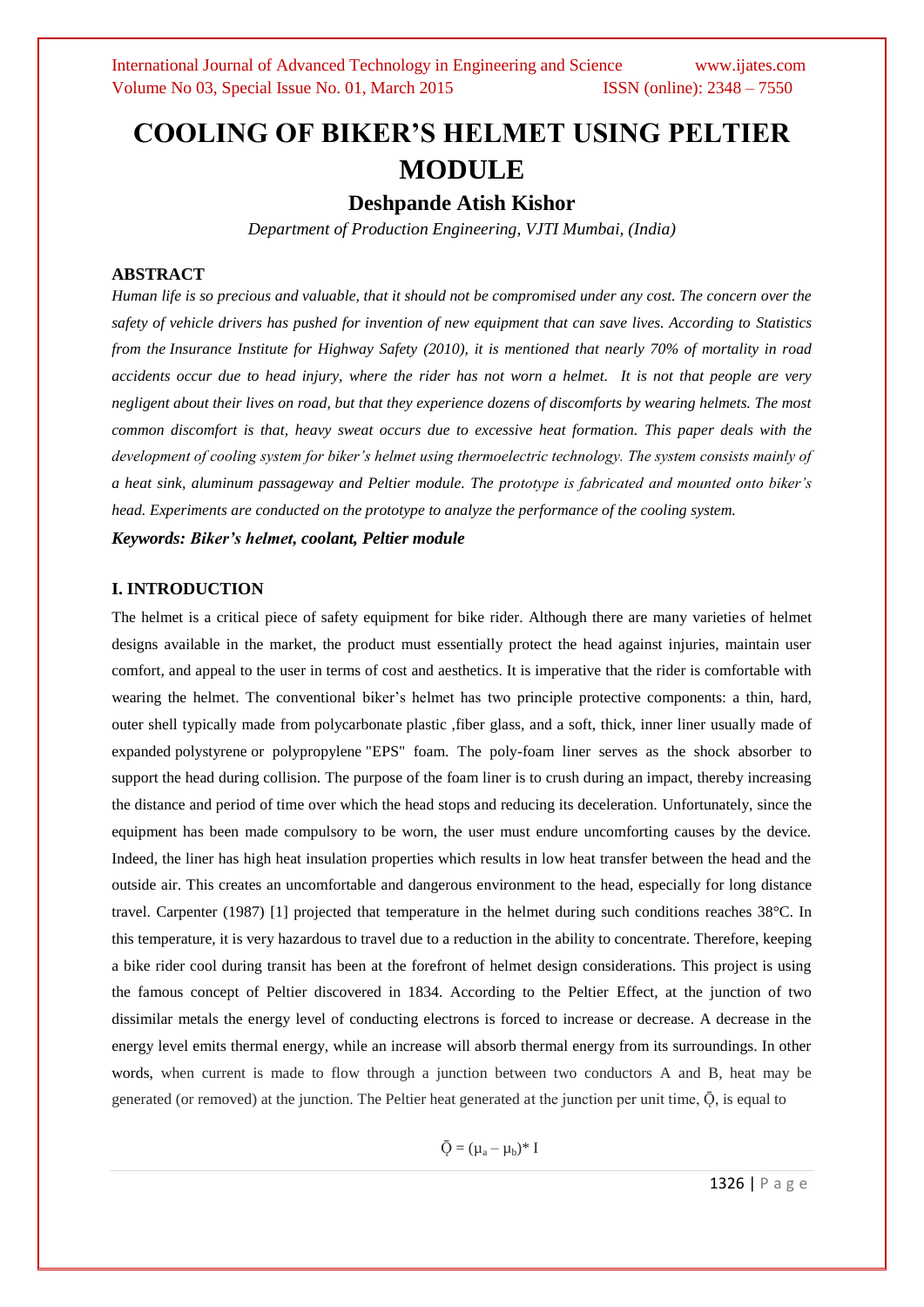## International Journal of Advanced Technology in Engineering and Science www.ijates.com Volume No 03, Special Issue No. 01, March 2015 ISSN (online): 2348 – 7550

Where  $\mu_a$  and  $\mu_b$  are the Peltier coefficient of conductor A and B respectively and I is the electric current from A to B. The reasons which made me to use Peltier effect (Thermo-couple module) are of interest. The very important reason is that they possess no moving parts, along with this; they not only have zero maintenance but also have long service life time. A typical Peltier heat pump device involves multiple junctions in series, through which a current is driven. Some of the junctions lose heat due to the Peltier effect, while others gain heat. There are several attempts made in order to enhance the comfort level of the biker's helmet by improved ventilations. But it seems to be non-impressive as most of the solutions revolve around forced convection of the air but unfortunately the respective system does not provide proper circulation of the air to the head of the rider [2]. The phase change material (PCM) cooling helmet utilizes the principles of heat transfer via conduction to cool the rider's head. Tan and Fok [3] have taken a simplified approach to their design with a solution that requires no power supply for operation. What they needed is the PCM which is to be placed in the bag in between head and the inner boundary of the helmet. When the surface temperature of the rider's head is greater than the melting temperature of the PCM, the absorption of heat from the head causes the PCM to melt. The stored heat in the PCM is discharged by immersion in water for a time period ranging from 13-25 minutes which resolidifies the PCM for further use. As a result they have designed a solution which would be ineffective for riding applications such as touring and would prove difficult to adapt to applications in other areas where a longer operation time is required. The pro remote intake cooler is designed for desert dune buggy racing but with minor adaptations could easily be designed for operation on a motorcycle. Its operation is quite simple. A motor draws large amounts of air in from the environment. The air is filtered and blown at relatively high pressure into the motorcycle helmet. In the case of motorcycle helmet operation, a considerably smaller filter system could be used and a smaller motor with lower compression could also be utilized. The over-riding limitation of this package is the control offered to the rider. If the Ambient temperature is considerably high the cooling effect will be greatly limited. Since the designs suggested above fail to give the satisfactory solution, this paper aims to provide a better solution for the cooling of the helmet.

#### **II. DESIGN**

The major components of the air conditioned thermoelectric helmet include: circular cavity as outside/inside air channel, Electric fan as a heat extracting device, the peltier module, cooling chamber, heat sink and water as coolant. The electrical power is supplied by means of a 12 V DC battery. On the very front side of the helmet two circular ducts are facilitated to introduce the atmospheric air in to the helmet. This air is collected in to the cooling chamber above which the assembly of peltier module and heat sink is placed while in between the riders head and the cooling chamber a pouch filled with water is fixed. The pouch of water not only works as coolant but also does service as spreading media for the cooled air on to the head. The heat sink is used to enhance the rate of heat transfer from the hot surface of the thermoelectric module so that the heat will be discarded outside the helmet. In order to maintain the efficiency of the thermal module, a cooling fan is used to reject the heat from the hot side of the module to ambient surroundings.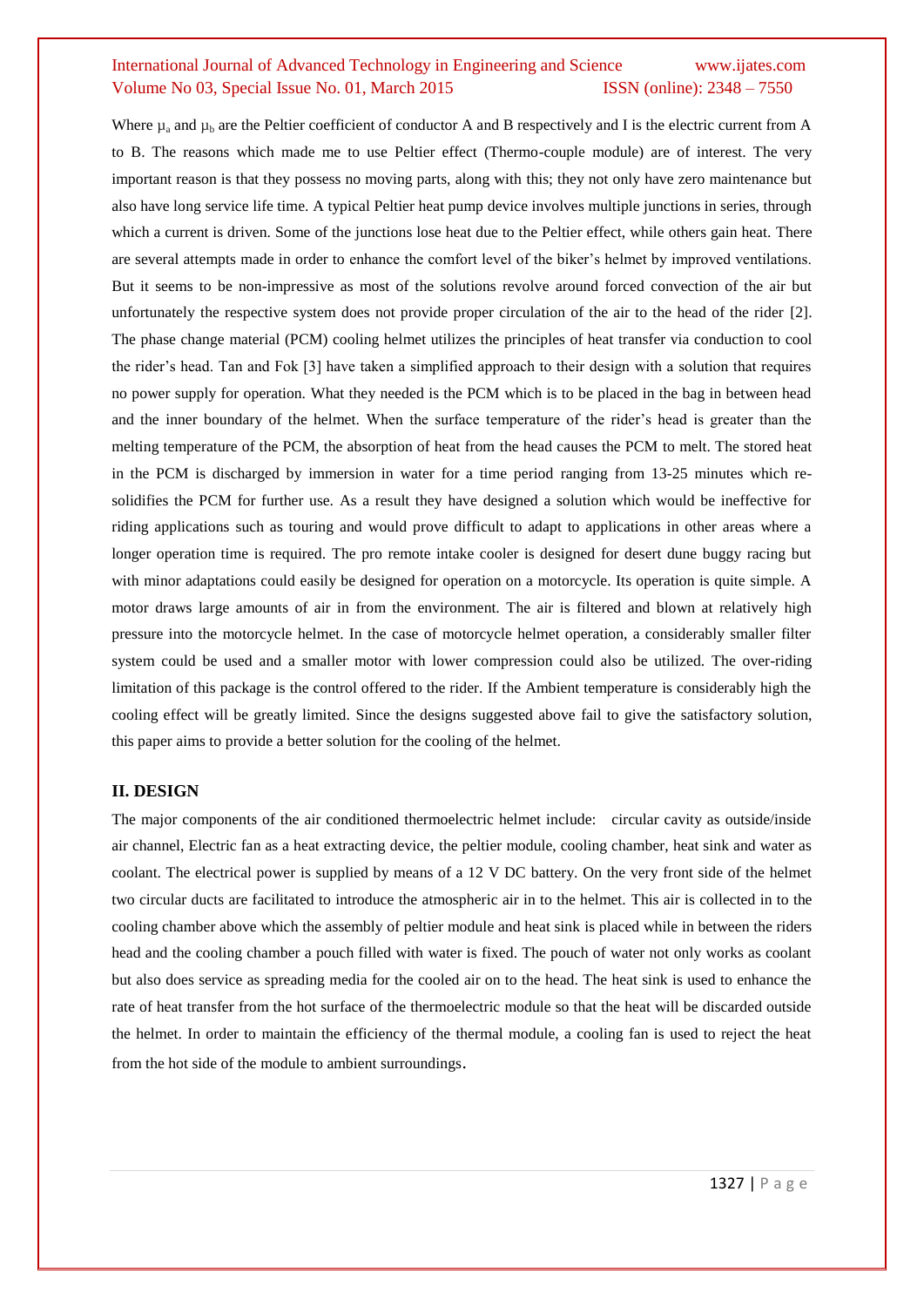## International Journal of Advanced Technology in Engineering and Science www.ijates.com Volume No 03, Special Issue No. 01, March 2015 **ISSN** (online): 2348 – 7550

#### **III. PELTIER MODULE**

A thermoelectric cooling (TEC) module is a semiconductor-based electronic component that functions as a small heat pump. When DC power is applied to a TEC, heat gets transferred from one side of the module to the other. There are 127 couples in single module; 40mm x 40mm x 3.8mm size module is a single stage module which is designed for cooling and heating up to 90<sup>o</sup>C applications.



**Fig. 1: A typical single stage thermoelectric module.**

#### **IV. HEAT SINK**

The rectangular fin type heat sink is deemed most suitable to be used on the prototype helmet. The external sink is the focus of preliminary design as it is understood that the effective operation of the cooling system would depend on the ability of the external sink to remove heat energy.

#### **V. AIR CHANNEL**

The hollow circular air channel is made in inner foam of helmet for forcing the air in and out of the chamber directly. The passage is able to supply considerable amount of flowing air from outside the helmet during high speed travel. Basically, the air from the outside will push the air in the chamber into the helmet. Thus, a higher cooling rate will be achieved.

#### **VI. COOLING CHAMBER**

The chamber is built with a built-in internal fan thermoelectric cooler for cooling purpose. It acts as medium of heat transfer where outside air will be cooled and then directly transferred into the helmet. The chamber is built to provide enough space for air to be cooled and pumped-in using small electric fan. The fan will be installed on the open space of the chamber thus extracted cooled air from the chamber, right into the helmet.

#### **VII. ELECTRIC FAN AS AN AIR PUMP**

The use of the fan is very important in this design. The fan works as the pump for transferring cooled air from the cooling chamber into the helmet.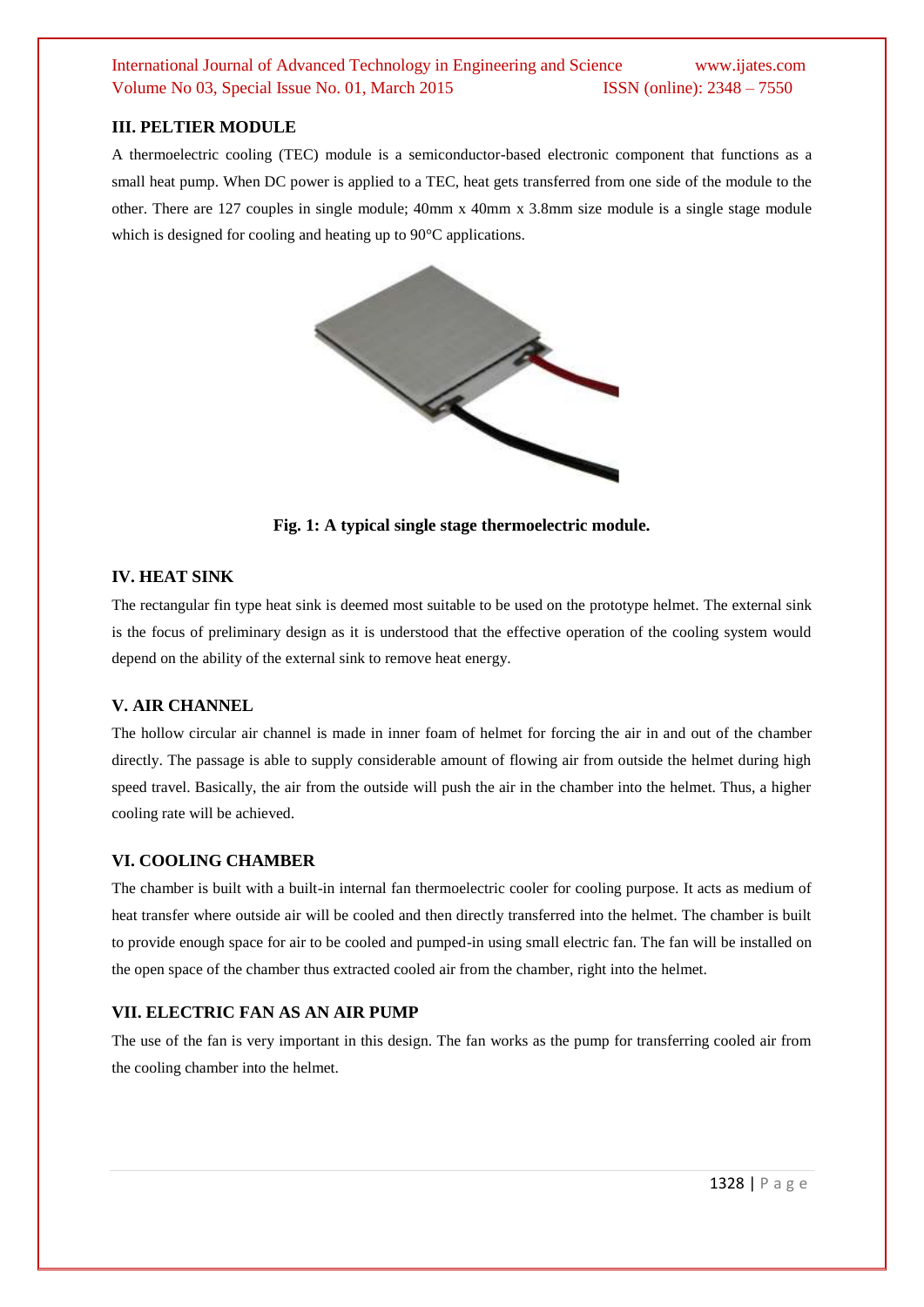## International Journal of Advanced Technology in Engineering and Science www.ijates.com Volume No 03, Special Issue No. 01, March 2015 ISSN (online): 2348 - 7550



Fig.2 Air passage and cooling chamber Fig.3 Electric fan



# **VIII. OVERVIEW OF THE NEWLY DESIGNED HELMET**: The design of prototype is shown.





Fig.4 Front view of prototype of helmet Fig.5. Back view of helmet

IX. RESULTS: The observations for moving conditions recorded by digital temperature display are as follows.

| Reading no. | Time in (min : sec)       | Temperature in $\mathrm{^{0}c}$ |
|-------------|---------------------------|---------------------------------|
| 1.          | Initial condition (00:00) | 33.80                           |
| 2.          | 00:15                     | 33.80                           |
| 3.          | 00:30                     | 33.08                           |
| 4.          | 00:45                     | 33.08                           |
| 5.          | 01:00                     | 32.80                           |
| 6.          | 01:15                     | 32.80                           |
| 7.          | 01:30                     | 32.80                           |
| 8.          | 01:45                     | 32.50                           |
| 9.          | 02:00                     | 32.50                           |
| 10.         | 02:15                     | 31.80                           |
| 11.         | 02:30                     | 31.30                           |
|             |                           |                                 |

**Table1**